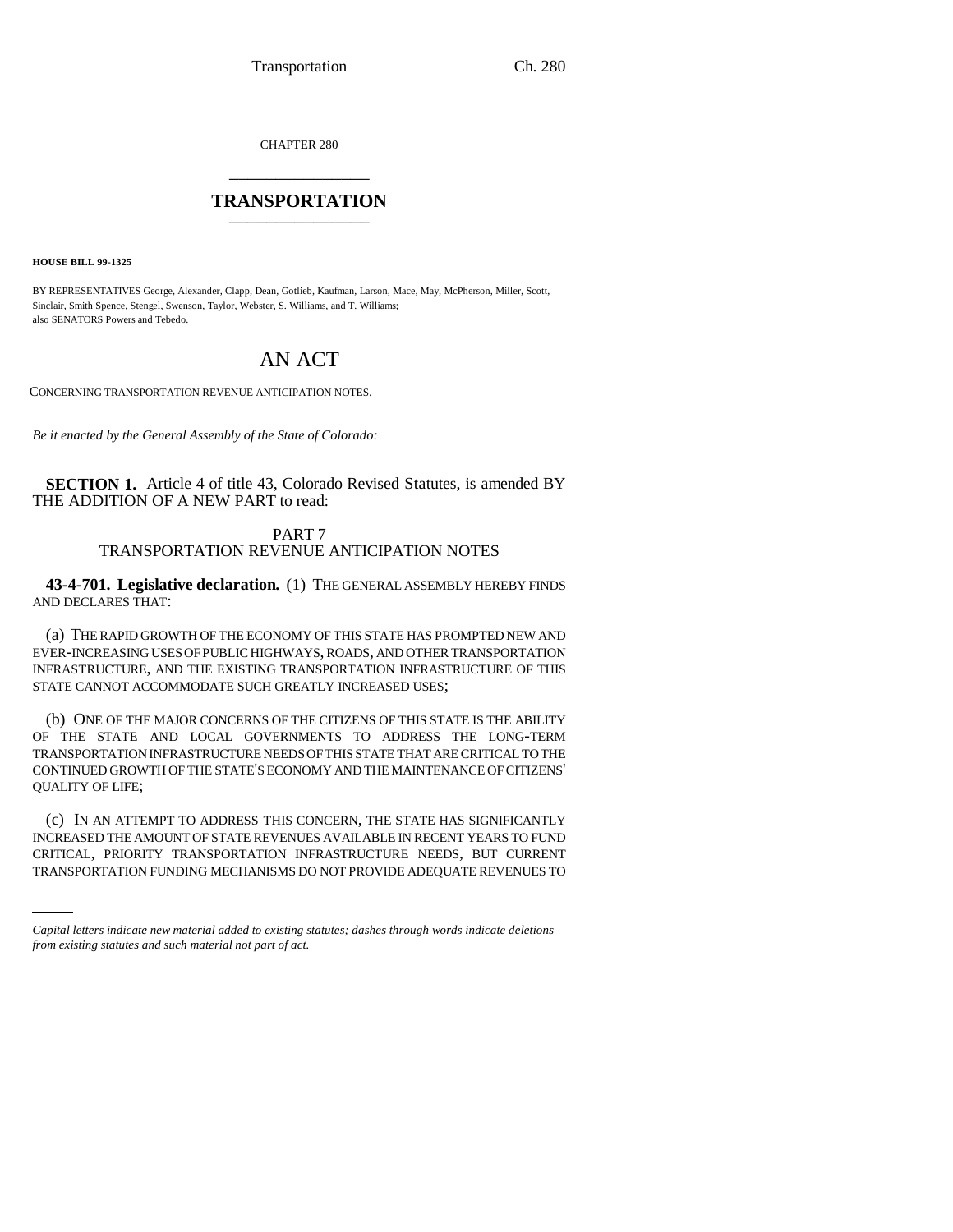KEEP PACE WITH THE INCREASING DEMANDS ON TRANSPORTATION INFRASTRUCTURE STATEWIDE;

(d) BY UTILIZING REVENUE ANTICIPATION NOTES FOR THE FINANCING OF TRANSPORTATION PROJECTS THAT MAY BE FINANCED, IN WHOLE OR IN PART, WITH FEDERAL TRANSPORTATION FUNDS, A SIGNIFICANT AMOUNT OF UP-FRONT REVENUES CAN BE GENERATED FOR SUCH FEDERAL AID TRANSPORTATION PROJECTS WHICH WILL ENABLE THE STATE TO DESIGN AND CONSTRUCT SUCH TRANSPORTATION PROJECTS WITHOUT USING REVENUES AVAILABLE FOR OTHER IMPORTANT TRANSPORTATION PROJECTS;

(e) UTILIZING REVENUE ANTICIPATION NOTES TO FINANCE FEDERAL AID TRANSPORTATION PROJECTS ALSO RESULTS IN SIGNIFICANT COST SAVINGS TO THE STATE, SINCE SUCH TRANSPORTATION PROJECTS CAN BE COMPLETED AT PRESENT-DAY COSTS AND AT AN ACCELERATED PACE, BUT THE STATE NEEDS TO BE ABLE TO ACT QUICKLY TO ISSUE REVENUE ANTICIPATION NOTES IN ORDER TO REALIZE THESE COST SAVINGS; AND

(f) IT IS REASONABLE AND NECESSARY TO UTILIZE REVENUE ANTICIPATION NOTES FOR THE FINANCING OF FEDERAL AID TRANSPORTATION PROJECTS.

### (2) THE GENERAL ASSEMBLY FURTHER FINDS AND DECLARES THAT:

(a) THE CURRENT AND LONG-STANDING PROCESS OF FUNDING THE TRANSPORTATION INFRASTRUCTURE NEEDS OF THE STATE, WHICH INVOLVES THE CONTINUOUS APPROPRIATION OF CERTAIN STATE REVENUES TO THE DEPARTMENT OF TRANSPORTATION BY THE GENERAL ASSEMBLY AND THE ANNUAL ALLOCATION OF STATE AND FEDERAL FUNDS TO SPECIFIC PROJECTS AND PURPOSES BY THE TRANSPORTATION COMMISSION, IS INTENDED TO ENSURE THAT SUCH FUNDING DECISIONS ARE BASED ON ANNUAL DETERMINATIONS OF REVENUE AVAILABILITY AND TRANSPORTATION INFRASTRUCTURE NEEDS STATEWIDE;

(b) MAKING THE PAYMENT OF REVENUE ANTICIPATION NOTES ISSUED IN ACCORDANCE WITH THIS PART 7 SUBJECT TO ANNUAL ALLOCATION BY THE TRANSPORTATION COMMISSION IS EQUIVALENT TO MAKING SUCH PAYMENTS SUBJECT TO ANNUAL LEGISLATIVE APPROPRIATION, SINCE THE ANNUAL ALLOCATION PROCESS REQUIRES THE TRANSPORTATION COMMISSION TO MAKE THE SAME ANNUAL BUDGETING DECISIONS THAT THE GENERAL ASSEMBLY MAKES THROUGH THE APPROPRIATION PROCESS;

(c) REVENUE ANTICIPATION NOTES ISSUED IN ACCORDANCE WITH THE PROVISIONS OF THIS PART 7 THAT EVIDENCE THE RIGHT TO RECEIVE PAYMENTS IN SUBSEQUENT FISCAL YEARS CONTINGENT UPON FUNDS FOR SUCH PAYMENTS BEING ALLOCATED ON AN ANNUAL BASIS IN THE SOLE DISCRETION OF THE TRANSPORTATION COMMISSION DO NOT CONSTITUTE "A DEBT BY LOAN IN ANY FORM" UNDER SECTION 3 OF ARTICLE XI OF THE STATE CONSTITUTION BASED UPON THE COLORADO SUPREME COURT'S DECISION IN *SUBMISSION OF INTERROGATORIES ON HOUSE BILL 99-1325*, CASE NO. 99SA108 (APRIL 23, 1999), SINCE THE NOTES ARE NOT A LEGALLY ENFORCEABLE OBLIGATION AGAINST THE STATE IN FUTURE YEARS AND THE ANNUAL ALLOCATION OF SUCH FUNDS FOR THE PAYMENT OF SUCH NOTES IS IN THE SOLE DISCRETION OF THE TRANSPORTATION COMMISSION; AND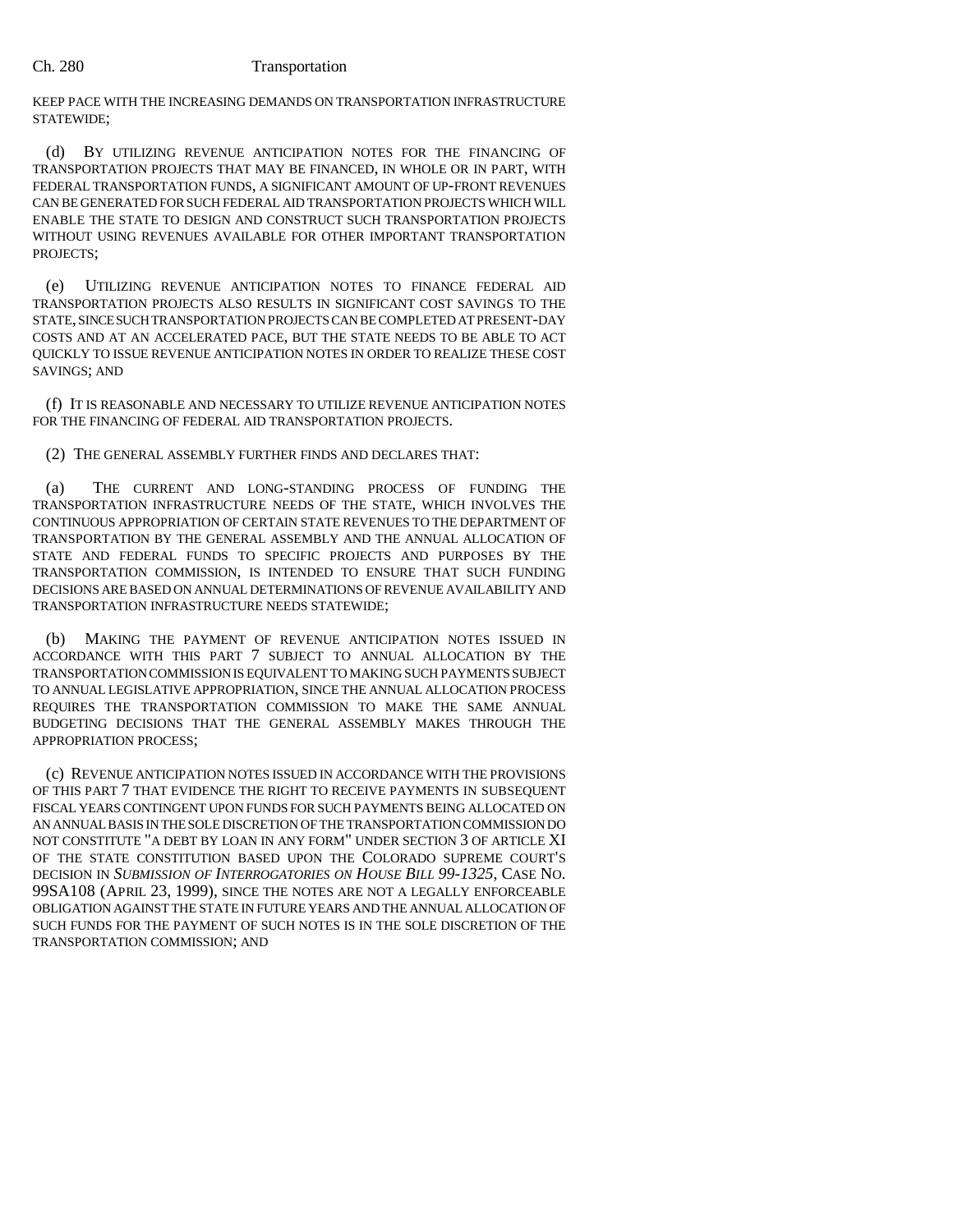### Transportation Ch. 280

(d) IN ACCORDANCE WITH THE COLORADO SUPREME COURT DECISION IN *SUBMISSION OF INTERROGATORIES ON HOUSE BILL 99-1325*, CASE NO. 99SA108 (APRIL 23, 1999), THE PROCEEDS OF ANY TRANSPORTATION REVENUE ANTICIPATION NOTES ISSUED IN ACCORDANCE WITH THIS PART 7 ARE NOT INCLUDED IN STATE FISCAL YEAR SPENDING FOR PURPOSES OF SECTION 20 OF ARTICLE X OF THE STATE CONSTITUTION AND ARTICLE 77 OF TITLE 24, C.R.S.

**43-4-702. Definitions.** AS USED IN THIS PART 7, UNLESS THE CONTEXT OTHERWISE REQUIRES:

(1) "COMMISSION" MEANS THE TRANSPORTATION COMMISSION CREATED BY SECTION 43-1-106.

(2) "DEPARTMENT" MEANS THE DEPARTMENT OF TRANSPORTATION CREATED BY PART 1 OF THIS ARTICLE.

(3) "EXECUTIVE DIRECTOR" MEANS THE EXECUTIVE DIRECTOR OF THE DEPARTMENT.

(4) "FEDERAL TRANSPORTATION FUNDS" MEANS:

(a) FUNDS PAID TO THE DEPARTMENT BY THE UNITED STATES DEPARTMENT OF TRANSPORTATION; AND

(b) FUNDS PAID TO ANY POLITICAL SUBDIVISION BY THE UNITED STATES DEPARTMENT OF TRANSPORTATION THAT ARE SUBSEQUENTLY PAID TO THE DEPARTMENT BY SUCH POLITICAL SUBDIVISION.

(5) "POLITICAL SUBDIVISION" MEANS ANY MUNICIPALITY, COUNTY, CITY AND COUNTY, OR OTHER POLITICAL SUBDIVISION OF THE STATE.

(6) "QUALIFIED FEDERAL AID TRANSPORTATION PROJECT" MEANS ANY PROJECT THAT MAY BE FINANCED, IN WHOLE OR IN PART, WITH FEDERAL TRANSPORTATION FUNDS.

(7) "REVENUE ANTICIPATION NOTES" OR "NOTES" MEANS REVENUE ANTICIPATION NOTES AUTHORIZED BY AND ISSUED IN ACCORDANCE WITH THIS PART 7.

(8) "STATE MATCHING FUNDS" MEANS REVENUES OTHER THAN FEDERAL TRANSPORTATION FUNDS THAT ARE CREDITED TO THE STATE HIGHWAY FUND OR THE STATE HIGHWAY SUPPLEMENTARY FUND IN ACCORDANCE WITH SECTION 43-1-220 AND THAT MAY BE USED BY THE DEPARTMENT TO PAY THE COSTS OF ANY QUALIFIED FEDERAL AID TRANSPORTATION PROJECTS.

**43-4-703. Submission of ballot question regarding issuance of transportation revenue anticipation notes.** (1) THE SECRETARY OF STATE SHALL SUBMIT A BALLOT QUESTION TO A VOTE OF THE REGISTERED ELECTORS OF THE STATE OF COLORADO AT THE STATEWIDE ELECTION TO BE HELD IN NOVEMBER, 1999, FOR THEIR APPROVAL OR REJECTION. EACH ELECTOR VOTING AT SAID NOVEMBER ELECTION SHALL CAST A VOTE AS PROVIDED BY LAW EITHER "YES" OR "NO" ON THE PROPOSITION: "SHALL STATE OF COLORADO DEBT BE INCREASED UP TO \$1,700,000,000, WITH A MAXIMUM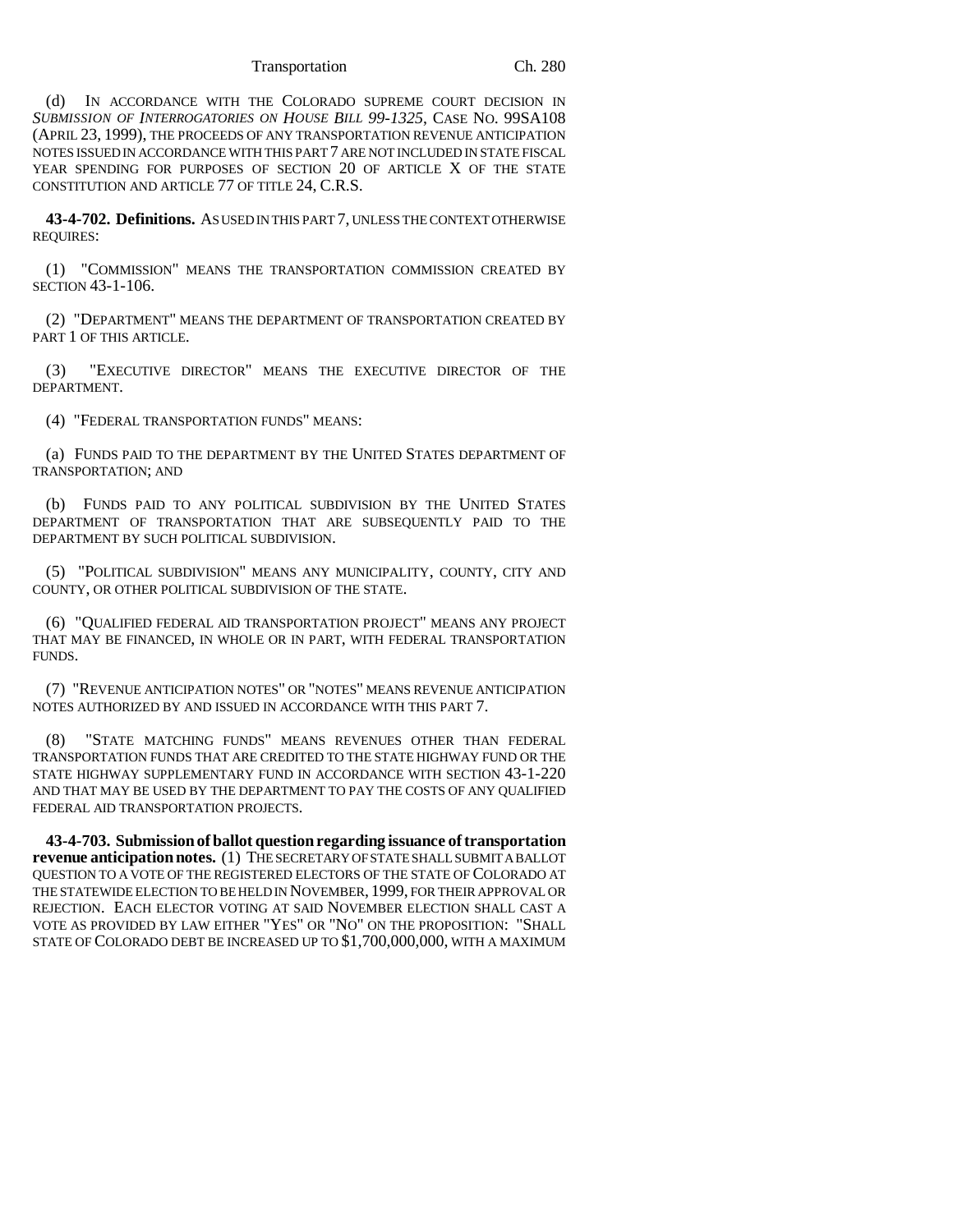REPAYMENT COST OF \$2,300,000,000, WITH NO INCREASE IN ANY TAXES, FOR THE PURPOSE OF ADDRESSING THE CRITICAL, PRIORITY TRANSPORTATION NEEDS IN THE STATE BY FINANCING TRANSPORTATION PROJECTS THAT QUALIFY FOR FEDERAL FUNDING THROUGH THE ISSUANCE OF REVENUE ANTICIPATION NOTES, AND SHALL EARNINGS ON THE PROCEEDS OF SUCH NOTES CONSTITUTE A VOTER-APPROVED REVENUE CHANGE?"

(2) THE VOTES CAST FOR THE ADOPTION OR REJECTION OF THE QUESTION SUBMITTED PURSUANT TO SUBJECTION (1) OF THIS SECTION SHALL BE CANVASSED AND THE RESULT DETERMINED IN THE MANNER PROVIDED BY LAW FOR THE CANVASSING OF VOTES FOR REPRESENTATIVES IN CONGRESS.

**43-4-704. Powers of executive director.** THE EXECUTIVE DIRECTOR IS AUTHORIZED TO ENTER INTO CONTRACTS WITH THE FEDERAL GOVERNMENT, THE STATE OF COLORADO, ANY STATE INSTITUTION OR AGENCY, ANY POLITICAL SUBDIVISION, ANY DEPARTMENT, AGENCY, OR INSTRUMENTALITY OF A POLITICAL SUBDIVISION, AND ANY POLITICAL OR PUBLIC CORPORATION OF THE STATE, AND WITH ANY PERSON NECESSARY OR INCIDENTAL TO THE PERFORMANCE OF THE DUTIES AND THE EXECUTION OF THE POWERS OF THE EXECUTIVE DIRECTOR UNDER THIS PART 7.

**43-4-705. Revenue anticipation notes.** (1) SUBJECT TO THE PROVISIONS OF THIS PART 7, THE EXECUTIVE DIRECTOR, ON BEHALF OF THE DEPARTMENT, FROM TIME TO TIME, MAY ISSUE REVENUE ANTICIPATION NOTES FOR THE PURPOSE OF FINANCING ANY QUALIFIED FEDERAL AID TRANSPORTATION PROJECTS.

(2) (a) SUBJECT TO THE PROVISIONS OF THIS SUBSECTION (2), THE PRINCIPAL OF AND INTEREST ON REVENUE ANTICIPATION NOTES AND ANY COSTS ASSOCIATED WITH THE ISSUANCE AND ADMINISTRATION OF SUCH NOTES SHALL BE PAYABLE SOLELY FROM:

(I) FEDERAL TRANSPORTATION FUNDS AND STATE MATCHING FUNDS THAT ARE ALLOCATED ON AN ANNUAL BASIS FOR SUCH PURPOSE BY THE COMMISSION, IN ITS SOLE DISCRETION, IN ACCORDANCE WITH SECTION 43-1-113;

(II) ANY PROCEEDS OF SUCH NOTES AND ANY EARNINGS FROM THE INVESTMENT OF SUCH NOTE PROCEEDS PLEDGED FOR SUCH PURPOSE; AND

(III) ANY OTHER REVENUES, FUNDS, OR OTHER SECURITY PLEDGED FOR SUCH PURPOSE THAT DO NOT CONSTITUTE REVENUES OR FUNDS OF THE STATE.

(b) THE OWNERS OR HOLDERS OF THE REVENUE ANTICIPATION NOTES MAY NOT LOOK TO ANY OTHER REVENUES OF THE STATE FOR THE PAYMENT OF THE NOTES.

(c) (I) (A) THE PORTION OF THE PRINCIPAL OF AND INTEREST ON REVENUE ANTICIPATION NOTES AND THE COSTS ASSOCIATED WITH THE ISSUANCE AND ADMINISTRATION OF SUCH NOTES THAT MAY BE PAID FROM FEDERAL TRANSPORTATION FUNDS PURSUANT TO FEDERAL LAW AND ANY AGREEMENT BETWEEN THE UNITED STATES DEPARTMENT OF TRANSPORTATION AND THE DEPARTMENT OR THE POLITICAL SUBDIVISION THAT IS OR IS TO BE THE INITIAL RECIPIENT OF SUCH FEDERAL TRANSPORTATION FUNDS, HEREINAFTER REFERRED TO IN THIS SUBSECTION (2) AS "THE FEDERAL SHARE OF PRINCIPAL, INTEREST, AND COSTS", SHALL BE PAID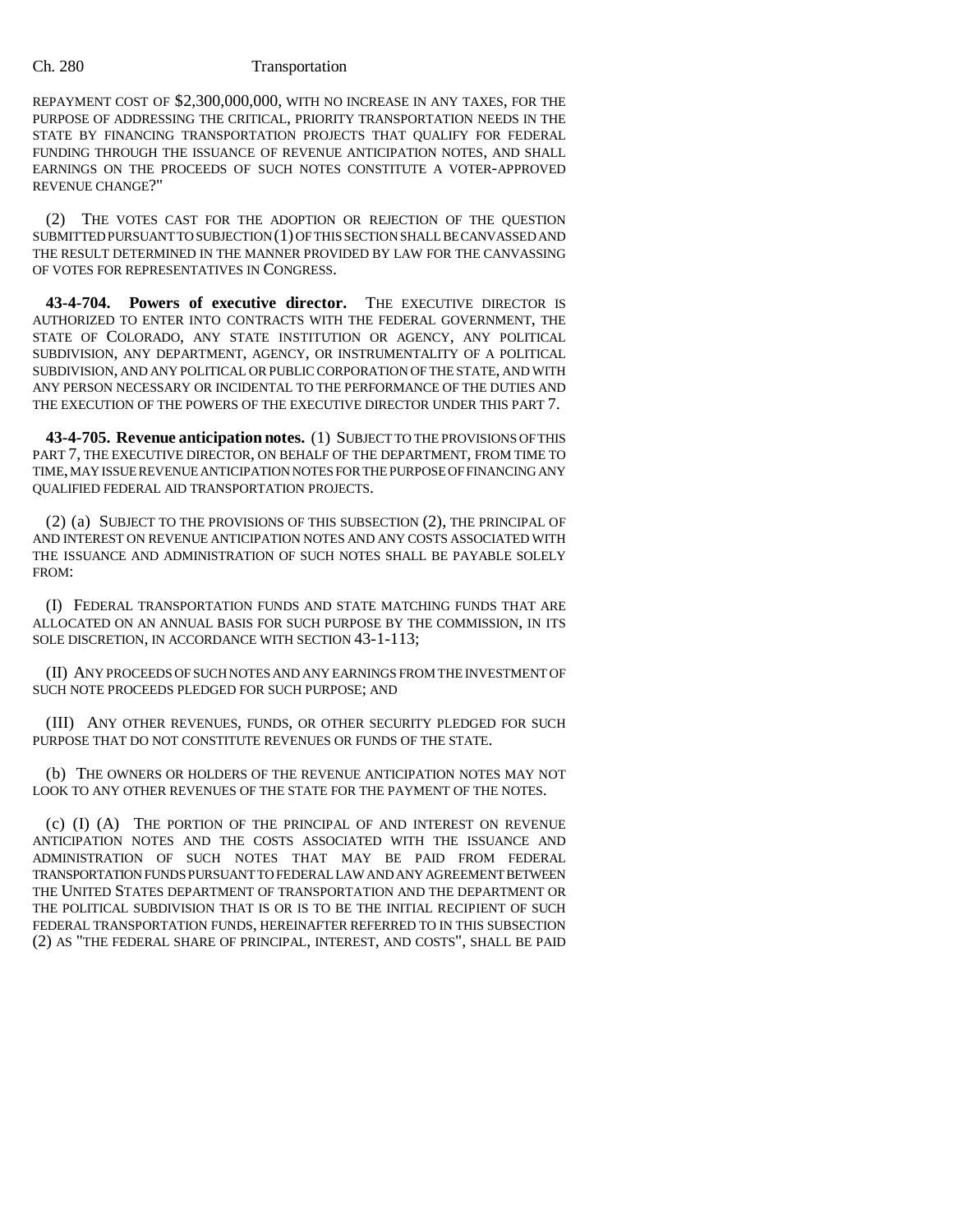Transportation Ch. 280

FROM FEDERAL TRANSPORTATION FUNDS THAT THE COMMISSION, IN ITS SOLE DISCRETION, HAS ALLOCATED ON AN ANNUAL BASIS FOR THIS PURPOSE IN ACCORDANCE WITH SECTION 43-1-113.

(B) IF FEDERAL TRANSPORTATION FUNDS ARE NOT SUFFICIENT TO PAY THE FEDERAL SHARE OF PRINCIPAL, INTEREST, AND COSTS WHEN DUE, THE EXECUTIVE DIRECTOR SHALL REQUEST AND THE COMMISSION MAY GRANT SUCH REQUEST TO TEMPORARILY PAY THE FEDERAL SHARE OF PRINCIPAL, INTEREST, AND COSTS WITH STATE MATCHING FUNDS THAT THE COMMISSION, IN ITS SOLE DISCRETION, HAS ALLOCATED ON AN ANNUAL BASIS FOR THIS PURPOSE IN ACCORDANCE WITH SECTION 43-1-113.

(II) NOTWITHSTANDING THE PROVISIONS OF SECTION  $43-1-220(2)(c)$  AND  $(2)(h)$ , THE STATE HIGHWAY FUND, THE STATE HIGHWAY SUPPLEMENTARY FUND, OR BOTH, SHALL BE REIMBURSED FOR THE AMOUNT OF MONEYS IN SAID FUND OR FUNDS USED IN ACCORDANCE WITH SUBPARAGRAPH (I) OF THIS PARAGRAPH (c) FROM FEDERAL TRANSPORTATION FUNDS THAT THE COMMISSION DETERMINES ARE NOT NEEDED IN THE FUTURE TO PAY THE FEDERAL SHARE OF PRINCIPAL, INTEREST, AND COSTS.

(d) NO MONEYS CREDITED TO THE STATE HIGHWAY FUND THAT ARE REQUIRED TO BE EXPENDED IN ACCORDANCE WITH THE PROVISIONS OF SECTION 18 OF ARTICLE X OF THE STATE CONSTITUTION SHALL BE ALLOCATED AND USED TO PAY REVENUE ANTICIPATION NOTES FINANCING ANY QUALIFIED FEDERAL AID TRANSPORTATION PROJECT THAT IS NOT A STATE HIGHWAY PROJECT OR TO PAY ANY COSTS ASSOCIATED WITH THE ISSUANCE AND ADMINISTRATION OF SUCH NOTES.

(3) (a) THE EXECUTIVE DIRECTOR SHALL ISSUE REVENUE ANTICIPATION NOTES PURSUANT TO A CERTIFICATE EXECUTED BY THE EXECUTIVE DIRECTOR, A TRUST INDENTURE BETWEEN THE EXECUTIVE DIRECTOR AND ANY COMMERCIAL BANK OR TRUST COMPANY HAVING FULL TRUST POWERS, OR ANY OTHER INSTRUMENT ISSUED BY THE EXECUTIVE DIRECTOR.

(b) AS THE EXECUTIVE DIRECTOR DEEMS APPROPRIATE, THE CERTIFICATE, TRUST INDENTURE, OR OTHER INSTRUMENT AUTHORIZING REVENUE ANTICIPATION NOTES MAY CONTAIN SUCH PROVISIONS SETTING FORTH THE RIGHTS AND REMEDIES OF THE OWNERS OR HOLDERS OF THE REVENUE ANTICIPATION NOTES, MAY CONTAIN SUCH PROVISIONS FOR PROTECTING AND ENFORCING THE RIGHTS AND REMEDIES OF THE OWNERS OR HOLDERS OF THE REVENUE ANTICIPATION NOTES AS THE EXECUTIVE DIRECTOR DEEMS APPROPRIATE, AND MAY CONTAIN SUCH OTHER PROVISIONS THAT THE EXECUTIVE DIRECTOR DEEMS APPROPRIATE FOR THE SECURITY OF THE OWNERS OR HOLDERS OF THE REVENUE ANTICIPATION NOTES. SUCH PROVISIONS MAY INCLUDE, BUT SHALL NOT BE LIMITED TO, PROVISIONS REGARDING LETTERS OF CREDIT, INSURANCE, STAND-BY CREDIT AGREEMENTS, OR OTHER FORMS OF CREDIT ENSURING TIMELY PAYMENT OF THE REVENUE ANTICIPATION NOTES, INCLUDING THE REDEMPTION PRICE OR THE PURCHASE PRICE, AND PROVISIONS REGARDING THE REIMBURSEMENT OF PROVIDERS OF SUCH CREDIT OUT OF REVENUES AVAILABLE FOR THE PAYMENT OF PRINCIPAL OF AND INTEREST ON THE REVENUE ANTICIPATION NOTES FOR ANY AMOUNTS PAID BY SUCH PROVIDERS WITH RESPECT TO SUCH NOTES.

(4) (a) SUBJECT TO THE PROVISIONS OF PARAGRAPH (b) OF THIS SUBSECTION (4), REVENUE ANTICIPATION NOTES MAY BE ISSUED IN SUCH AGGREGATE PRINCIPAL AMOUNT, MAY BE ISSUED IN ONE OR MORE SERIES, MAY BEAR SUCH DATES, MAY BE IN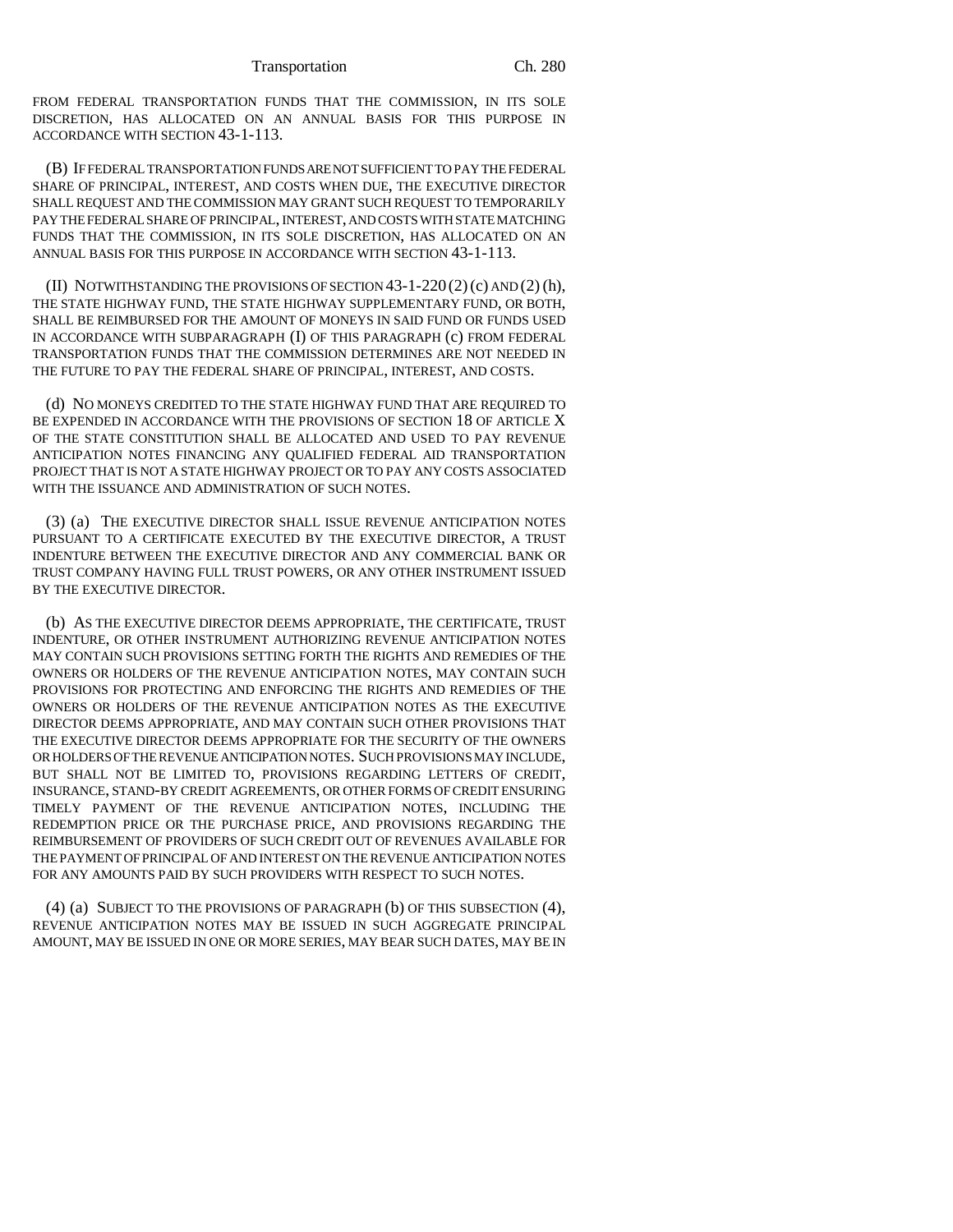SUCH DENOMINATION OR DENOMINATIONS, MAY MATURE ON ANY DATE OR DATES, MAY MATURE IN SUCH AMOUNT OR AMOUNTS, MAY BE IN SUCH FORM, MAY BE PAYABLE AT SUCH PLACE OR PLACES, MAY BE SUBJECT TO SUCH TERMS OF REDEMPTION WITH OR WITHOUT A PREMIUM, MAY CONTAIN SUCH PROVISIONS AS THE EXECUTIVE DIRECTOR DEEMS APPROPRIATE REGARDING INSURANCE TO ENSURE THE TIMELY PAYMENT OF THE NOTES, AND MAY CONTAIN SUCH OTHER PROVISIONS NOT INCONSISTENT WITH THE PROVISIONS OF THIS PART 7 AS THE EXECUTIVE DIRECTOR MAY DETERMINE.

(b) THE AGGREGATE AMOUNT OF ANNUAL INSTALLMENTS OF PRINCIPAL AND INTEREST ON ALL REVENUE ANTICIPATION NOTES ISSUED PURSUANT TO THIS PART 7 THAT ARE SCHEDULED TO BE PAID DURING ANY GIVEN FISCAL YEAR, DETERMINED AS OF THE DATE OF ISSUANCE OF EACH SERIES OF NOTES, SHALL NOT EXCEED AN AMOUNT EQUAL TO FIFTY PERCENT OF THE AGGREGATE AMOUNT OF FEDERAL TRANSPORTATION FUNDS PAID TO THE DEPARTMENT DURING THE FISCAL YEAR IMMEDIATELY PRECEDING THE FISCAL YEAR IN WHICH SUCH SERIES OF NOTES IS ISSUED.

(5) THE RATE OR RATES OF INTEREST BORNE BY THE REVENUE ANTICIPATION NOTES MAY BE FIXED, ADJUSTABLE, OR VARIABLE OR ANY COMBINATION THEREOF WITHOUT REGARD TO ANY INTEREST RATE LIMITATION APPEARING IN ANY OTHER LAW OF THIS STATE. IF ANY RATE OR RATES ARE ADJUSTABLE OR VARIABLE, THE STANDARD, INDEX, METHOD, OR FORMULA SHALL BE DETERMINED BY THE EXECUTIVE DIRECTOR.

(6) REVENUE ANTICIPATION NOTES MAY BE SOLD AT PUBLIC OR PRIVATE SALE AND MAY BE SOLD AT, ABOVE, OR BELOW THE PRINCIPAL AMOUNTS THEREOF. THE SALE OF SUCH NOTES SHALL NOT BE SUBJECT TO THE "PROCUREMENT CODE", ARTICLES 101 TO 112 OF TITLE 24, C.R.S.

(7) REVENUE ANTICIPATION NOTES SHALL BE SIGNED ON BEHALF OF THE DEPARTMENT BY THE EXECUTIVE DIRECTOR AND THE CHIEF ENGINEER OF THE DEPARTMENT. PURSUANT TO ARTICLE 55 OF TITLE 11, C.R.S., THE SIGNATURES OF THE EXECUTIVE DIRECTOR AND THE CHIEF ENGINEER OF THE DEPARTMENT MAY BE FACSIMILE SIGNATURES IMPRINTED, ENGRAVED, STAMPED, OR OTHERWISE PLACED ON THE REVENUE ANTICIPATION NOTES. IF ALL OF THE SIGNATURES ON THE REVENUE ANTICIPATION NOTES ARE FACSIMILE SIGNATURES, PROVISION SHALL BE MADE FOR A MANUAL AUTHENTICATING SIGNATURE ON THE REVENUE ANTICIPATION NOTES BY OR ON BEHALF OF A DESIGNATED AUTHENTICATING AGENT.

(8) THE POWER TO FIX THE DATE OF SALE OF THE REVENUE ANTICIPATION NOTES, TO RECEIVE BIDS OR PROPOSALS, TO AWARD AND SELL REVENUE ANTICIPATION NOTES, TO FIX INTEREST RATES, AND TO TAKE ALL OTHER ACTION NECESSARY TO SELL AND DELIVER THE NOTES MAY BE DELEGATED TO AN AGENT OF THE EXECUTIVE DIRECTOR.

(9) ANY OUTSTANDING REVENUE ANTICIPATION NOTES MAY BE REFUNDED BY THE EXECUTIVE DIRECTOR PURSUANT TO ARTICLE 56 OF TITLE 11, C.R.S. ALL REVENUE ANTICIPATION NOTES ARE DECLARED TO BE NEGOTIABLE INSTRUMENTS.

(10) THE EXECUTIVE DIRECTOR IS AUTHORIZED TO ENGAGE THE SERVICES OF SUCH CONSULTANTS, FINANCIAL ADVISORS, UNDERWRITERS, BOND INSURERS, LETTER OF CREDIT BANKS, RATING AGENCIES, AGENTS, OR OTHER PERSONS WHOSE SERVICES MAY BE REQUIRED OR DEEMED ADVANTAGEOUS BY THE EXECUTIVE DIRECTOR IN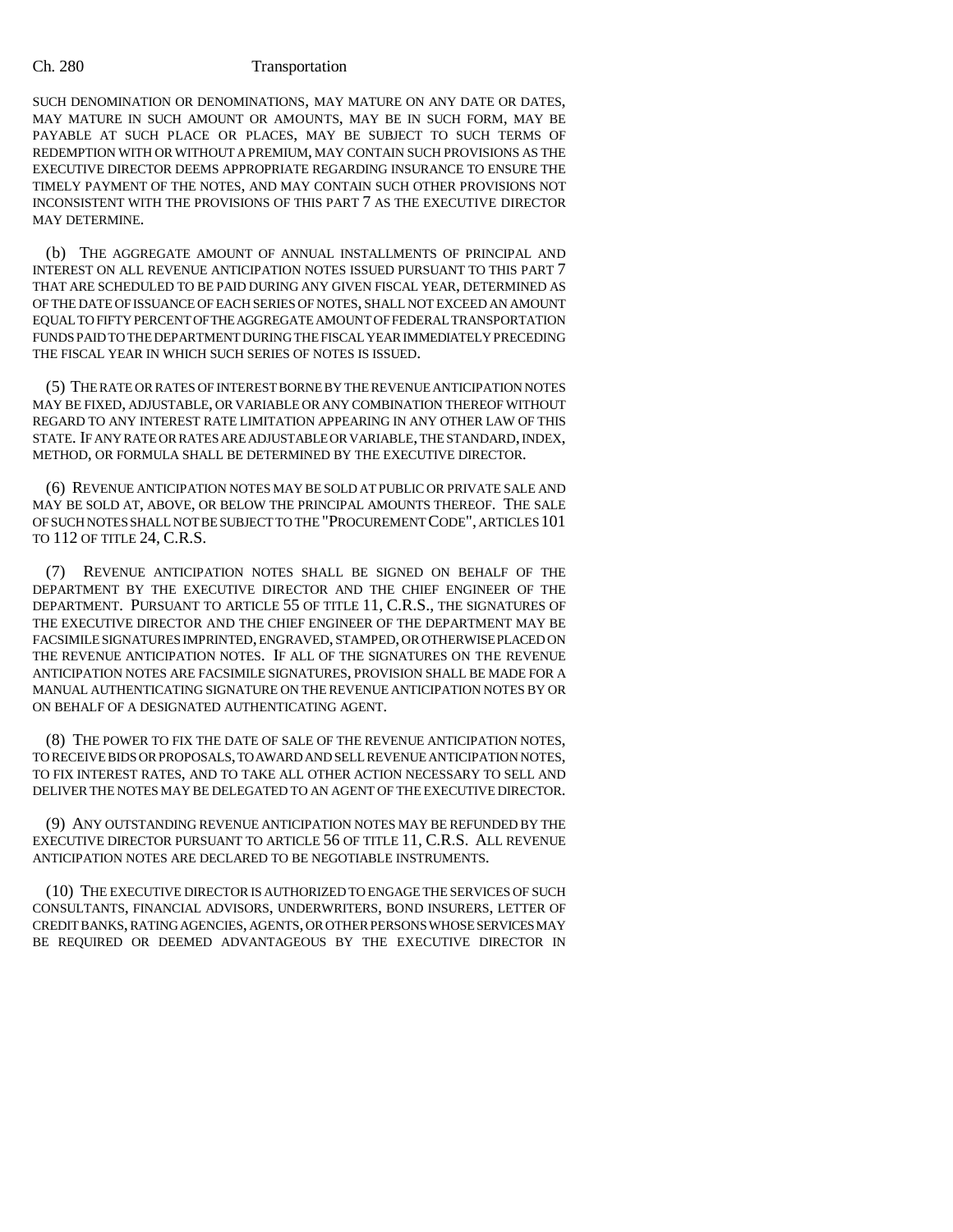CONNECTION WITH SUCH REVENUE ANTICIPATION NOTES. THE EXECUTIVE DIRECTOR SHALL CONTRACT FOR SUCH SERVICES IN ACCORDANCE WITH THE "PROCUREMENT CODE", ARTICLES 101 TO 112 OF TITLE 24, C.R.S.; EXCEPT THAT CONTRACTING FOR SERVICES OF BOND INSURERS, LETTER OF CREDIT BANKS, AND RATING AGENCIES SHALL NOT BE SUBJECT TO THE "PROCUREMENT CODE".

(11) THE EXECUTIVE DIRECTOR MAY, WITH RESPECT TO REVENUE ANTICIPATION NOTES THAT HAVE BEEN ISSUED OR PROPOSED REVENUE ANTICIPATION NOTES, ENTER INTO INTEREST RATE EXCHANGE AGREEMENTS IN ACCORDANCE WITH ARTICLE 59.3 OF TITLE 11, C.R.S.

(12) (a) THE PROCEEDS FROM THE ISSUANCE OF REVENUE ANTICIPATION NOTES THAT ARE NOT OTHERWISE PLEDGED FOR THE PAYMENT OF SUCH NOTES, STATE MATCHING FUNDS, OR FEDERAL TRANSPORTATION FUNDS, ANY OF WHICH HAVE BEEN ALLOCATED ON AN ANNUAL BASIS BY THE COMMISSION, IN ITS SOLE DISCRETION, IN ACCORDANCE WITH SECTION 43-1-113 FOR THE PAYMENT OF REVENUE ANTICIPATION NOTES OR ANY COSTS ASSOCIATED WITH THE ISSUANCE AND ADMINISTRATION OF SUCH NOTES, ARE PLEDGED AND SHALL BE USED ONLY FOR THE PURPOSE OR PURPOSES FOR WHICH SUCH REVENUES ARE ALLOCATED. THE PROCEEDS FROM THE ISSUANCE OF REVENUE ANTICIPATION NOTES THAT ARE PLEDGED PURSUANT TO SECTION 43-4-707 (1) SHALL BE USED ONLY FOR THE PURPOSE OR PURPOSES FOR WHICH SUCH REVENUES ARE PLEDGED. ANY SUCH PLEDGE SHALL BE VALID AND BINDING FROM THE TIME THE COMMISSION MAKES THE ALLOCATION; EXCEPT THAT ANY PLEDGE OF REVENUE ANTICIPATION NOTE PROCEEDS PURSUANT TO SECTION 43-4-707 (1) SHALL BE VALID AND BINDING FROM THE DATE OF ISSUANCE OF SUCH NOTES. THE PLEDGE SHALL CREATE A VALID SECURITY INTEREST, AND SUCH REVENUES SHALL IMMEDIATELY BE SUBJECT TO THE LIEN OF THE PLEDGE AND SECURITY INTEREST WITHOUT ANY PHYSICAL DELIVERY OR FURTHER ACT, AND THE LIEN OF THE PLEDGE AND SECURITY INTEREST SHALL BE VALID AND BINDING AGAINST ALL PARTIES HAVING CLAIMS OF ANY KIND IN TORT, CONTRACT, OR OTHERWISE AGAINST THE PLEDGING PARTY IRRESPECTIVE OF WHETHER SUCH CLAIMING PARTY HAS NOTICE OF SUCH LIEN. THE INSTRUMENT BY WHICH THE PLEDGE AND SECURITY INTEREST IS CREATED NEED NOT BE RECORDED OR FILED IN ORDER TO PERFECT SUCH PLEDGE AND SECURITY INTEREST.

(b) NOTWITHSTANDING ANY OTHER PROVISION OF LAW TO THE CONTRARY, INCLUDING BUT NOT LIMITED TO SECTION 24-91-103.6, C.R.S., THE LIEN OF THE PLEDGE AND SECURITY INTEREST ON ANY REVENUE ANTICIPATION NOTE PROCEEDS SHALL NOT AFFECT THE AUTHORITY OF THE DEPARTMENT TO ENTER INTO CONTRACTS FOR THE DESIGN AND CONSTRUCTION OF ANY QUALIFIED FEDERAL AID TRANSPORTATION PROJECT.

(13) NOTWITHSTANDING ANY OTHER PROVISION OF THIS PART 7 TO THE CONTRARY, THE EXECUTIVE DIRECTOR SHALL HAVE THE AUTHORITY TO ISSUE REVENUE ANTICIPATION NOTES PURSUANT TO THIS PART 7 ONLY IF VOTERS STATEWIDE APPROVE THE BALLOT QUESTION SUBMITTED AT THE NOVEMBER, 1999, STATEWIDE ELECTION PURSUANT TO SECTION 43-4-703 (1) AND ONLY THEN TO THE EXTENT ALLOWED UNDER THE MAXIMUM AMOUNTS OF DEBT AND REPAYMENT COST SO APPROVED.

**43-4-706. Financial obligations subject to annual budget allocation.** (1) ANY REVENUE ANTICIPATION NOTES ISSUED IN ACCORDANCE WITH THIS PART 7 SHALL CONSTITUTE A CONTRACT BETWEEN THE DEPARTMENT AND THE OWNER OR HOLDER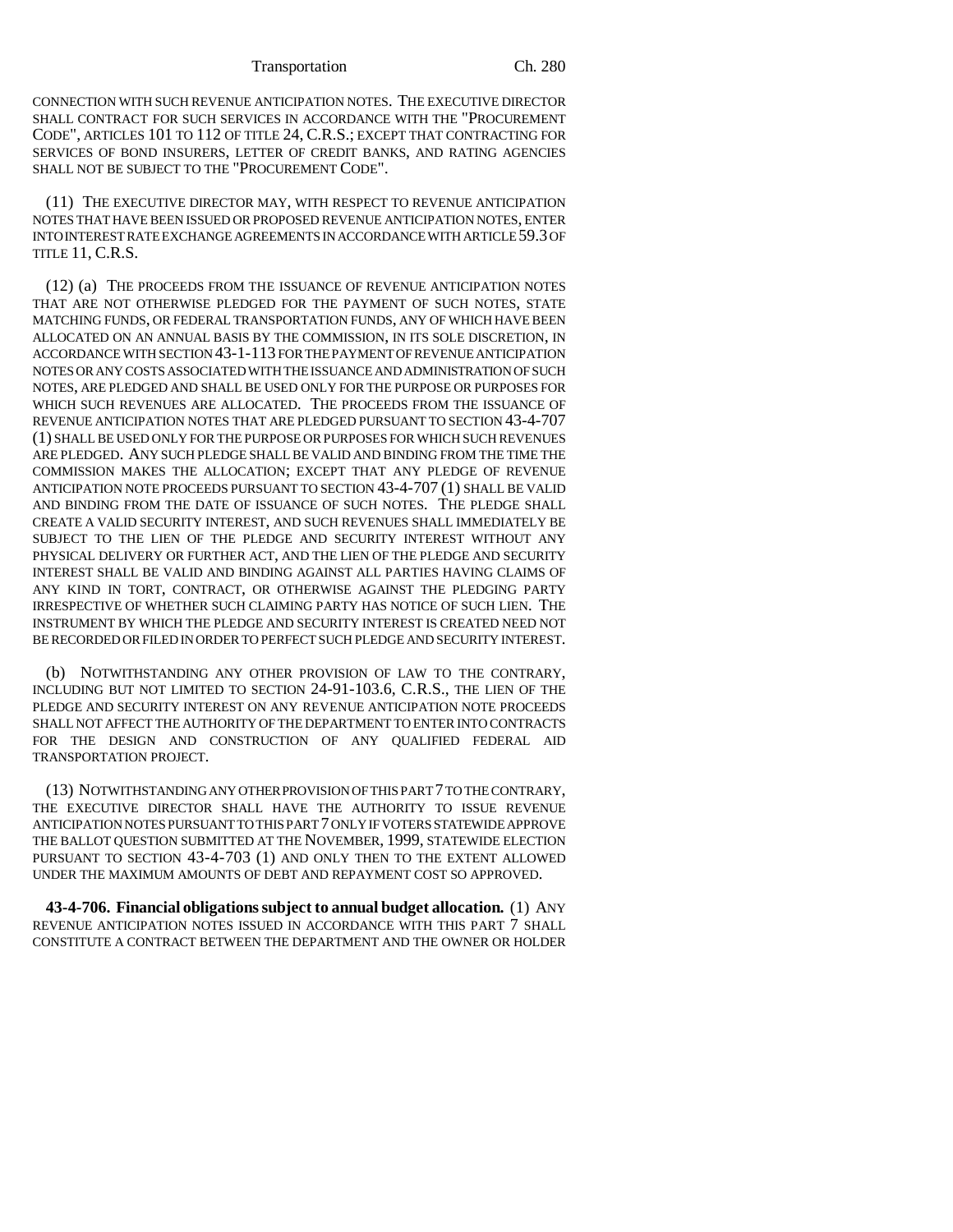THEREOF. IN NO EVENT SHALL ANY DECISION BY THE COMMISSION NOT TO ALLOCATE REVENUE ANTICIPATION NOTE PROCEEDS NOT OTHERWISE PLEDGED, STATE MATCHING FUNDS, OR FEDERAL TRANSPORTATION FUNDS IN ANY GIVEN FISCAL YEAR FOR THE PAYMENT OF SUCH NOTES OR ANY COSTS ASSOCIATED WITH THE ISSUANCE AND ADMINISTRATION OF SUCH NOTES BE CONSTRUED TO CONSTITUTE AN ACTION IMPAIRING SUCH CONTRACT.

(2) (a) EVERY CONTRACT ENTERED INTO BY THE EXECUTIVE DIRECTOR PURSUANT TO THE PROVISIONS OF THIS PART 7 SHALL PROVIDE THAT ALL FINANCIAL OBLIGATIONS OF THE STATE UNDER SUCH CONTRACTS ARE SUBJECT TO ALLOCATION ON AN ANNUAL BASIS BY THE COMMISSION, IN ITS SOLE DISCRETION, IN ACCORDANCE WITH SECTION 43-1-113 AND THAT SUCH CONTRACTS SHALL NOT BE DEEMED OR CONSTRUED AS CREATING AN INDEBTEDNESS OF THE STATE WITHIN THE MEANING OF THE STATE CONSTITUTION OR THE LAWS OF THE STATE OF COLORADO CONCERNING OR LIMITING THE CREATION OF INDEBTEDNESS BY THE STATE OF COLORADO.

(b) IN ADDITION, REVENUE ANTICIPATION NOTES ISSUED BY THE EXECUTIVE DIRECTOR PURSUANT TO THE PROVISIONS OF THIS PART 7 AND EVERY CONTRACT RELATING TO THE ISSUANCE OF SUCH NOTES SHALL PROVIDE THAT ALL FINANCIAL OBLIGATIONS OF THE STATE IN REGARD TO THE PORTION OF THE PRINCIPAL OF AND INTEREST ON SUCH NOTES AND THE COSTS ASSOCIATED WITH THE ISSUANCE AND ADMINISTRATION OF SUCH NOTES THAT MAY BE PAID FROM FEDERAL TRANSPORTATION FUNDS PURSUANT TO FEDERAL LAW AND ANY AGREEMENT BETWEEN THE UNITED STATES DEPARTMENT OF TRANSPORTATION AND THE DEPARTMENT OR THE POLITICAL SUBDIVISION THAT IS OR IS TO BE THE INITIAL RECIPIENT OF SUCH FEDERAL TRANSPORTATION FUNDS ARE SUBJECT TO CONTINUING FEDERAL APPROPRIATIONS OF FEDERAL TRANSPORTATION FUNDS AT A LEVEL EQUAL TO OR GREATER THAN THE AMOUNT NEEDED TO PAY THE FEDERAL SHARE OF PRINCIPAL, INTEREST, AND COSTS ON THE REVENUE ANTICIPATION NOTES.

(3) THE EXECUTIVE DIRECTOR MAY PAY ALL FEES, EXPENSES, AND COMMISSIONS THAT THE EXECUTIVE DIRECTOR DEEMS NECESSARY OR ADVANTAGEOUS IN CONNECTION WITH THE SALE OF NOTES.

(4) NEITHER THE MEMBERS OF THE COMMISSION, THE EXECUTIVE DIRECTOR, NOR ANY PERSON EXECUTING REVENUE ANTICIPATION NOTES IN ACCORDANCE WITH THE PROVISIONS OF THIS PART 7 SHALL BE LIABLE PERSONALLY ON THE NOTES OR BE SUBJECT TO ANY PERSONAL LIABILITY OR ACCOUNTABILITY BY REASON OF THE ISSUANCE THEREOF.

**43-4-707. Note proceeds.** (1) THE CERTIFICATE, TRUST INDENTURE, OR OTHER INSTRUMENT AUTHORIZING THE ISSUANCE OF REVENUE ANTICIPATION NOTES IN ACCORDANCE WITH THE PROVISIONS OF THIS PART 7 MAY PLEDGE ALL OR ANY PORTION OF THE PROCEEDS FROM THE ISSUANCE OF SUCH NOTES TO THE PAYMENT OF SUCH NOTES AND ANY COSTS ASSOCIATED WITH THE ISSUANCE AND ADMINISTRATION OF SUCH NOTES.

(2) ANY PROCEEDS FROM THE ISSUANCE OF REVENUE ANTICIPATION NOTES IN ACCORDANCE WITH THE PROVISIONS OF THIS PART 7 THAT ARE NOT PLEDGED FOR THE PAYMENT OF SUCH NOTES AND ANY COSTS ASSOCIATED WITH THE ISSUANCE AND ADMINISTRATION OF SUCH NOTES SHALL BE CREDITED TO THE STATE HIGHWAY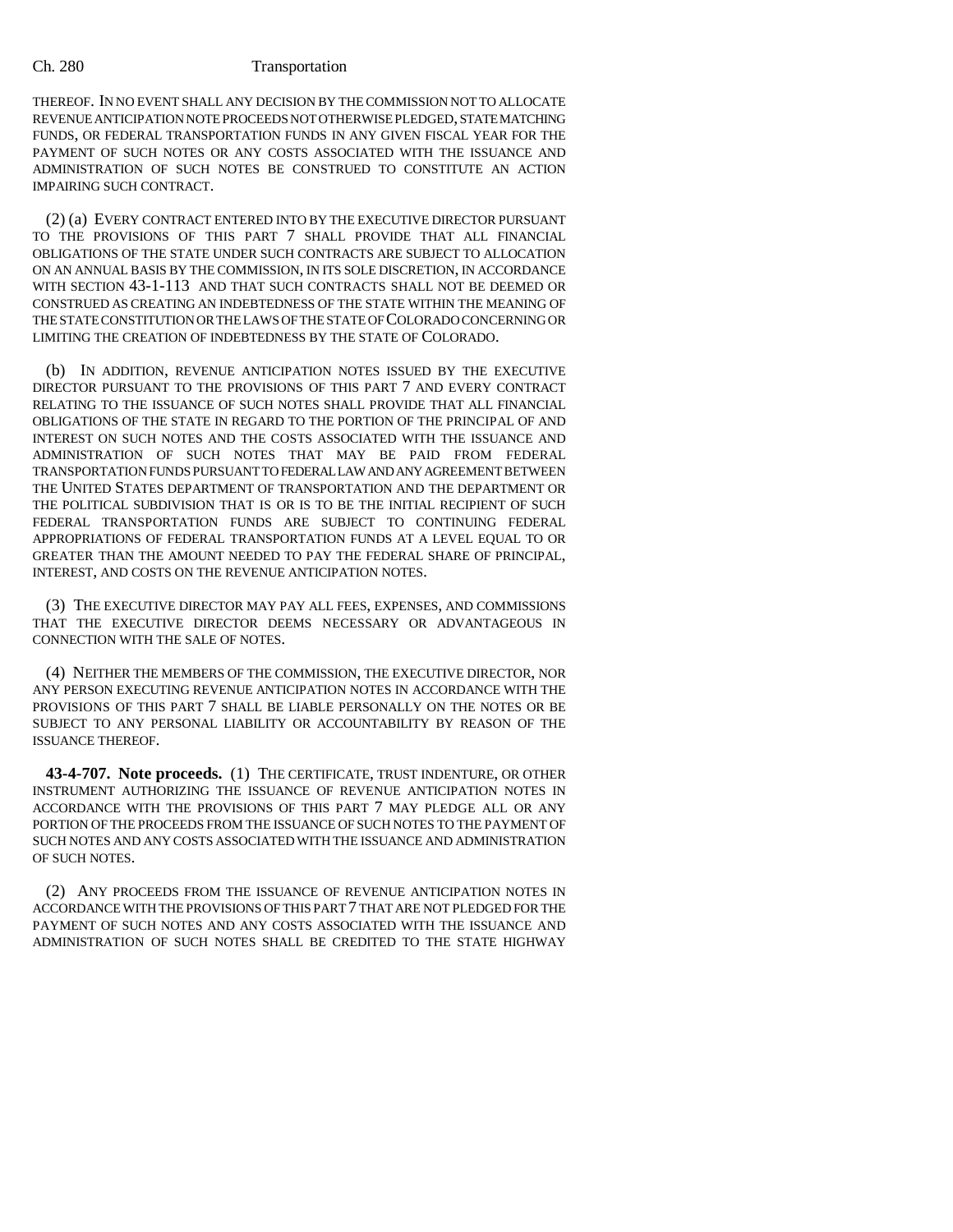Transportation Ch. 280

SUPPLEMENTARY FUND AND SHALL BE USED TO FINANCE QUALIFIED FEDERAL AID TRANSPORTATION PROJECTS, TO PAY SUCH NOTES, TO PAY THE COSTS OF ISSUING AND ADMINISTERING SUCH REVENUE ANTICIPATION NOTES, AND TO PAY ANY OTHER EXPENSE OR CHARGE INCURRED IN CONNECTION WITH ACTIONS OF THE EXECUTIVE DIRECTOR AUTHORIZED BY THE PROVISIONS OF THIS PART 7.

(3) ANY PROCEEDS FROM THE ISSUANCE OF SUCH NOTES AND ANY EARNINGS ON SUCH PROCEEDS SHALL NOT BE INCLUDED IN STATE FISCAL YEAR SPENDING, AS DEFINED BY SECTION 24-77-102 (17) (a), C.R.S., FOR ANY GIVEN FISCAL YEAR FOR PURPOSES OF SECTION 20 OF ARTICLE X OF THE STATE CONSTITUTION AND ARTICLE 77 OF TITLE 24, C.R.S.

**43-4-708. Investments.** (1) ANY PROCEEDS FROM THE ISSUANCE OF REVENUE ANTICIPATION NOTES OR ANY OTHER MONEYS RELATING TO SUCH NOTES THAT ARE CREDITED TO THE STATE HIGHWAY SUPPLEMENTARY FUND SHALL BE INVESTED IN THE SAME MANNER AS ALL OTHER MONEYS CREDITED TO SAID FUND AS PROVIDED BY LAW.

(2) THE EXECUTIVE DIRECTOR, IN CONSULTATION WITH THE STATE TREASURER, MAY DIRECT A CORPORATE TRUSTEE THAT HOLDS ANY PROCEEDS FROM THE ISSUANCE OF REVENUE ANTICIPATION NOTES OR ANY OTHER MONEYS PAID TO SUCH TRUSTEE IN CONNECTION WITH SUCH NOTES TO INVEST OR DEPOSIT SUCH MONEYS IN INVESTMENTS OR DEPOSITS OTHER THAN THOSE IN WHICH MONEYS IN THE STATE HIGHWAY SUPPLEMENTARY FUND MAY BE INVESTED OR DEPOSITED IF THE EXECUTIVE DIRECTOR, IN CONSULTATION WITH THE STATE TREASURER, DETERMINES THAT SUCH INVESTMENT OR DEPOSIT MEETS THE STANDARD ESTABLISHED IN SECTION 15-1-304, C.R.S., THE INCOME IS AT LEAST COMPARABLE TO INCOME AVAILABLE ON INVESTMENTS OR DEPOSITS OF MONEYS IN THE STATE HIGHWAY SUPPLEMENTARY FUND, AND THE INVESTMENT WILL ASSIST THE DEPARTMENT IN THE FINANCING, CONSTRUCTION, OPERATION, OR MAINTENANCE OF QUALIFIED FEDERAL AID TRANSPORTATION PROJECTS.

**43-4-709. Powers of political subdivisions.** (1) A POLITICAL SUBDIVISION, FOR THE PURPOSE OF AIDING AND COOPERATING IN THE FINANCING, CONSTRUCTION, OPERATION, OR MAINTENANCE OF ANY QUALIFIED FEDERAL AID TRANSPORTATION PROJECT, HAS THE POWER:

(a) TO SELL, LEASE, LOAN, DONATE, GRANT, CONVEY, ASSIGN, OR OTHERWISE TRANSFER TO THE DEPARTMENT ANY REAL OR PERSONAL PROPERTY OR INTERESTS THEREIN;

(b) TO ENTER INTO AGREEMENTS WITH ANY PERSON FOR THE JOINT FINANCING, CONSTRUCTION, OPERATION, OR MAINTENANCE OF ANY QUALIFIED FEDERAL AID TRANSPORTATION PROJECT. UPON COMPLIANCE WITH APPLICABLE CONSTITUTIONAL OR CHARTER LIMITATIONS, THE POLITICAL SUBDIVISION MAY AGREE TO MAKE PAYMENTS, WITHOUT LIMITATION AS TO AMOUNT EXCEPT AS SET FORTH IN THE AGREEMENT, FROM REVENUES RECEIVED IN ONE OR MORE FISCAL YEARS TO THE DEPARTMENT OR ANY PERSON TO DEFRAY THE COSTS OF THE FINANCING, CONSTRUCTION, OPERATION, OR MAINTENANCE OF ANY QUALIFIED FEDERAL AID TRANSPORTATION PROJECT.

(c) TO TRANSFER OR ASSIGN TO THE DEPARTMENT ANY CONTRACTS THAT MAY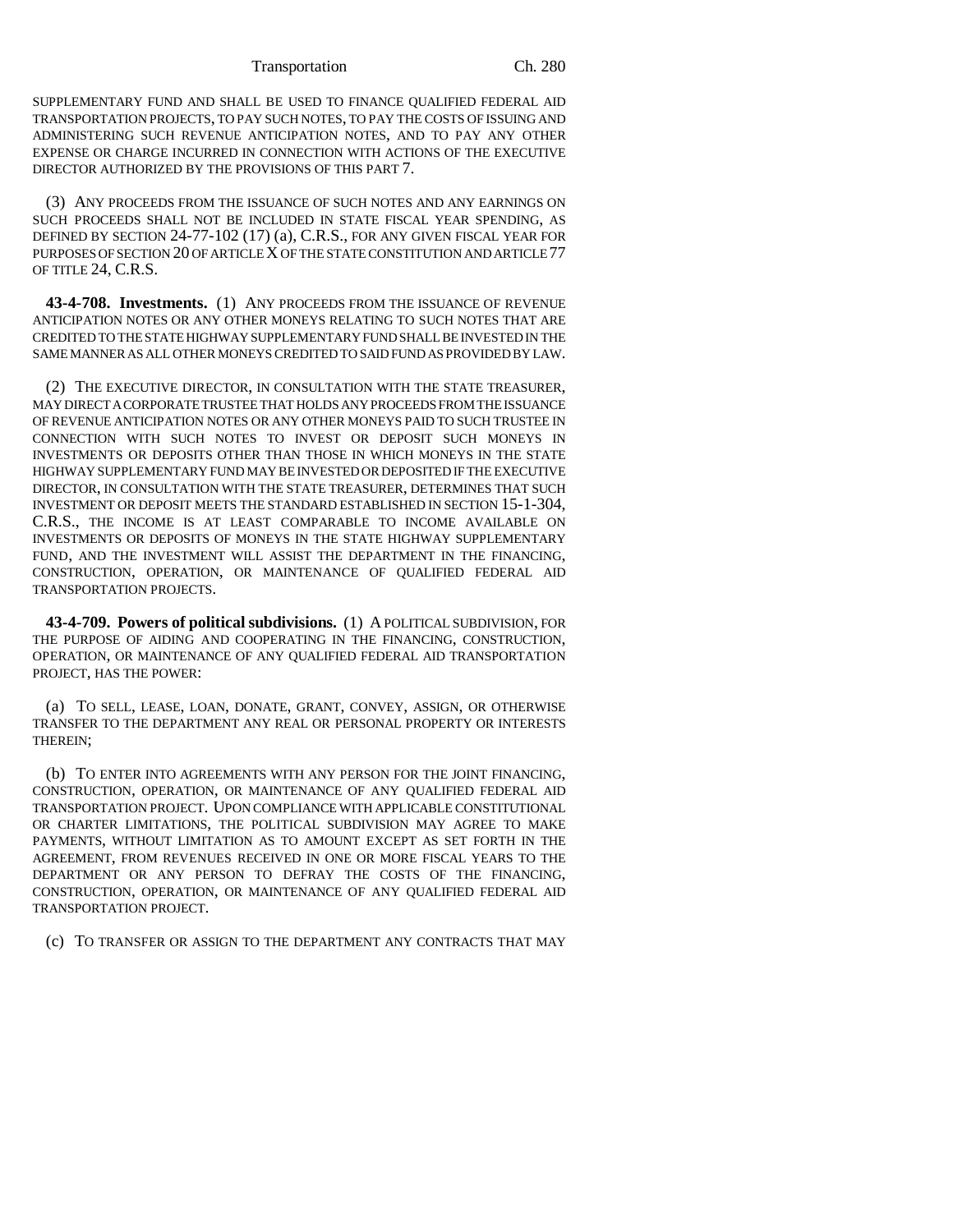HAVE BEEN AWARDED BY THE POLITICAL SUBDIVISION FOR CONSTRUCTION, OPERATION, OR MAINTENANCE OF ANY QUALIFIED FEDERAL AID TRANSPORTATION PROJECT.

(2) TO ASSIST IN THE FINANCING, CONSTRUCTION, OPERATION, OR MAINTENANCE OF A QUALIFIED FEDERAL AID TRANSPORTATION PROJECT, ANY POLITICAL SUBDIVISION MAY, BY CONTRACT, PLEDGE TO THE DEPARTMENT ALL OR A PORTION OF FEDERAL TRANSPORTATION FUNDS PAID TO THE POLITICAL SUBDIVISION, THE REVENUES THE POLITICAL SUBDIVISION RECEIVES FROM THE HIGHWAY USERS TAX FUND, OR THE REVENUES FROM ANY OTHER LEGALLY AVAILABLE SOURCE.

**43-4-710. Notes legal investments.** ALL BANKS, TRUST COMPANIES, SAVINGS AND LOAN ASSOCIATIONS, INSURANCE COMPANIES, EXECUTORS, ADMINISTRATORS, GUARDIANS, TRUSTEES, AND OTHER FIDUCIARIES MAY LEGALLY INVEST ANY MONEYS WITHIN THEIR CONTROL IN ANY REVENUE ANTICIPATION NOTES ISSUED IN ACCORDANCE WITH THIS PART 7. PUBLIC ENTITIES, AS DEFINED IN SECTION 24-75-601 (1),C.R.S., MAY INVEST PUBLIC FUNDS IN SUCH REVENUE ANTICIPATION NOTES ONLY IF THE NOTES SATISFY THE INVESTMENT REQUIREMENTS ESTABLISHED IN PART 6 OF ARTICLE 75 OF TITLE 24, C.R.S.

**43-4-711. Exemption from taxation.** EXCEPT AS OTHERWISE PROVIDED IN THIS SECTION, THE INCOME FROM REVENUE ANTICIPATION NOTES IS EXEMPT FROM ALL TAXATION AND ASSESSMENTS IN THE STATE. IN THE CERTIFICATE, INDENTURE OF TRUST, OR OTHER INSTRUMENT AUTHORIZING THE ISSUANCE OF SUCH NOTES, THE EXECUTIVE DIRECTOR MAY WAIVE THE EXEMPTION FROM FEDERAL OR STATE INCOME TAXATION FOR INTEREST ON THE NOTES.

**43-4-712. No action maintainable.** AN ACTION OR PROCEEDING AT LAW OR IN EQUITY TO REVIEW ANY ACTS OR PROCEEDINGS OR TO QUESTION THE VALIDITY OR ENJOIN THE PERFORMANCE OF ANY ACT OR PROCEEDINGS OR THE ISSUANCE OF ANY REVENUE ANTICIPATION NOTES OR FOR ANY OTHER RELIEF AGAINST OR FROM ANY ACTS OR PROCEEDINGS DONE UNDER THIS PART 7, WHETHER BASED UPON IRREGULARITIES OR JURISDICTIONAL DEFECTS, SHALL NOT BE MAINTAINED UNLESS COMMENCED WITH THIRTY DAYS AFTER THE PERFORMANCE OF THE ACT OR PROCEEDINGS OR THE EFFECTIVE DATE THEREOF, WHICHEVER OCCURS FIRST, AND IS THEREAFTER PERPETUALLY BARRED.

**43-4-713. Annual reports.** (1) NO LATER THAN JANUARY 15, 2001, AND NO LATER THAN JANUARY 15 OF EACH YEAR THEREAFTER, THE EXECUTIVE DIRECTOR SHALL SUBMIT A REPORT TO THE MEMBERS OF THE JOINT BUDGET COMMITTEE OF THE GENERAL ASSEMBLY, THE MEMBERS OF THE LEGISLATIVE AUDIT COMMITTEE OF THE GENERAL ASSEMBLY, THE CHAIR OF THE TRANSPORTATION AND ENERGY COMMITTEE OF THE HOUSE OF REPRESENTATIVES, AND THE CHAIR OF THE TRANSPORTATION COMMITTEE OF THE SENATE THAT INCLUDES, AT A MINIMUM, THE FOLLOWING INFORMATION:

(a) THE TOTAL AMOUNT OF REVENUE ANTICIPATION NOTES ISSUED BY THE EXECUTIVE DIRECTOR IN ACCORDANCE WITH THIS PART 7;

(b) THE QUALIFIED FEDERAL AID TRANSPORTATION PROJECTS FOR WHICH THE PROCEEDS FROM SUCH REVENUE ANTICIPATION NOTES HAVE BEEN EXPENDED, THE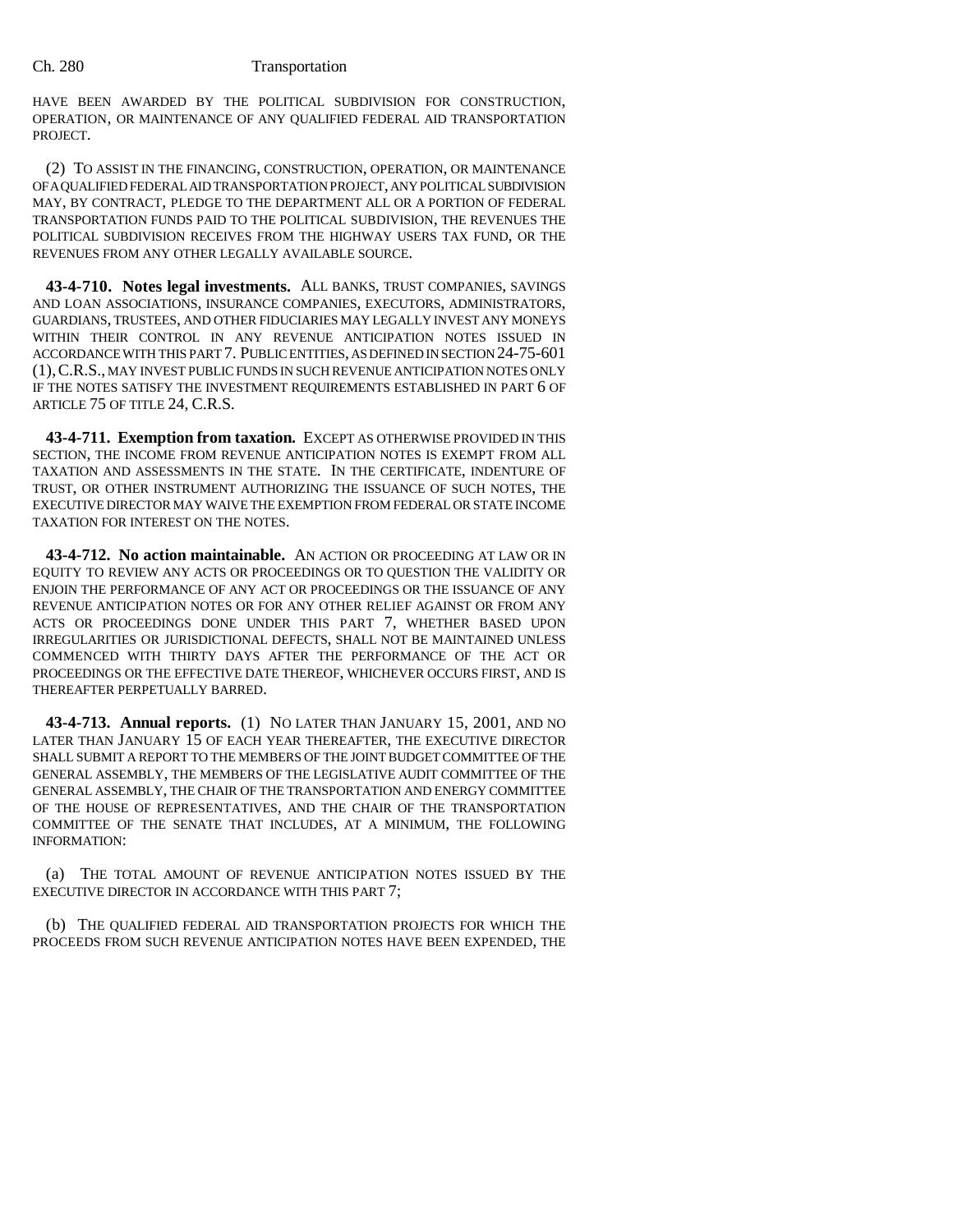AMOUNT OF NOTE PROCEEDS EXPENDED ON EACH PROJECT, THE STATUS OF EACH PROJECT, AND THE ESTIMATED DATE OF COMPLETION FOR SUCH PROJECTS NOT YET COMPLETED;

(c) THE TOTAL AMOUNT OF FEDERAL TRANSPORTATION FUNDS PAID TO THE DEPARTMENT SINCE SUCH REVENUE ANTICIPATION NOTES HAVE BEEN ISSUED; AND

(d) THE TOTAL AMOUNT OF PROCEEDS FROM THE ISSUANCE OF REVENUE ANTICIPATION NOTES, STATE MATCHING FUNDS, AND FEDERAL TRANSPORTATION FUNDS ALLOCATED BY THE COMMISSION IN EACH STATE FISCAL YEAR FOR THE PAYMENT OF SUCH REVENUE ANTICIPATION NOTES AND THE COSTS ASSOCIATED WITH THE ISSUANCE AND ADMINISTRATION OF SUCH NOTES.

**43-4-714. Priority of strategic transportation project investment program.** IF THE EXECUTIVE DIRECTOR ISSUES ANY REVENUE ANTICIPATION NOTES IN ACCORDANCE WITH THE PROVISIONS OF THIS PART 7, THE PROCEEDS FROM THE SALE OF SUCH NOTES THAT ARE NOT OTHERWISE PLEDGED FOR THE PAYMENT OF SUCH NOTES SHALL BE USED FOR THE QUALIFIED FEDERAL AID TRANSPORTATION PROJECTS INCLUDED IN THE STRATEGIC TRANSPORTATION PROJECT INVESTMENT PROGRAM OF THE DEPARTMENT OF TRANSPORTATION.

**43-4-715. Construction of part.** THE POWERS CONFERRED BY THIS PART 7 SHALL BE IN ADDITION AND SUPPLEMENTAL TO, AND NOT IN SUBSTITUTION FOR, AND THE LIMITATIONS IMPOSED BY THIS PART 7 SHALL NOT DIRECTLY OR INDIRECTLY MODIFY, LIMIT, OR AFFECT, THE POWERS CONFERRED TO THE EXECUTIVE DIRECTOR, THE COMMISSION, OR THE DEPARTMENT BY ANY OTHER LAW.

**SECTION 2.** 43-1-105, Colorado Revised Statutes, is amended BY THE ADDITION OF A NEW SUBSECTION to read:

**43-1-105. Powers and duties of the executive director.** (5) THE EXECUTIVE DIRECTOR SHALL HAVE THE POWER TO ISSUE TRANSPORTATION REVENUE ANTICIPATION NOTES IN ACCORDANCE WITH THE PROVISIONS OF PART 7 OF ARTICLE 4 OF THIS TITLE.

**SECTION 3.** 43-1-113, Colorado Revised Statutes, is amended BY THE ADDITION OF A NEW SUBSECTION to read:

**43-1-113. Funds - budgets - fiscal year - reports and publications.** (19) (a) ANY PAYMENTS FOR TRANSPORTATION REVENUE ANTICIPATION NOTES ISSUED TO FINANCE ANY QUALIFIED FEDERAL AID TRANSPORTATION PROJECT AND ANY COSTS ASSOCIATED WITH THE ISSUANCE AND ADMINISTRATION OF SUCH NOTES SHALL BE SUBJECT TO ANNUAL ALLOCATION BY THE COMMISSION, IN ITS SOLE DISCRETION, IN ACCORDANCE WITH PART 7 OF ARTICLE 4 OF THIS TITLE.

(b) FEDERAL TRANSPORTATION FUNDS, AS DEFINED IN SECTION 43-4-702 (4), THAT ARE PAID TO THE STATE SHALL BE ALLOCATED AND USED TO REIMBURSE THE STATE HIGHWAY FUND, THE STATE HIGHWAY SUPPLEMENTARY FUND, OR BOTH, FOR ANY MONEYS IN SAID FUND OR FUNDS USED TO PAY TRANSPORTATION REVENUE ANTICIPATION NOTES OR ANY COSTS ASSOCIATED WITH THE ISSUANCE AND ADMINISTRATION OF SUCH NOTES IN ACCORDANCE WITH SECTION  $43-4-705(2)(c)(II)$ .